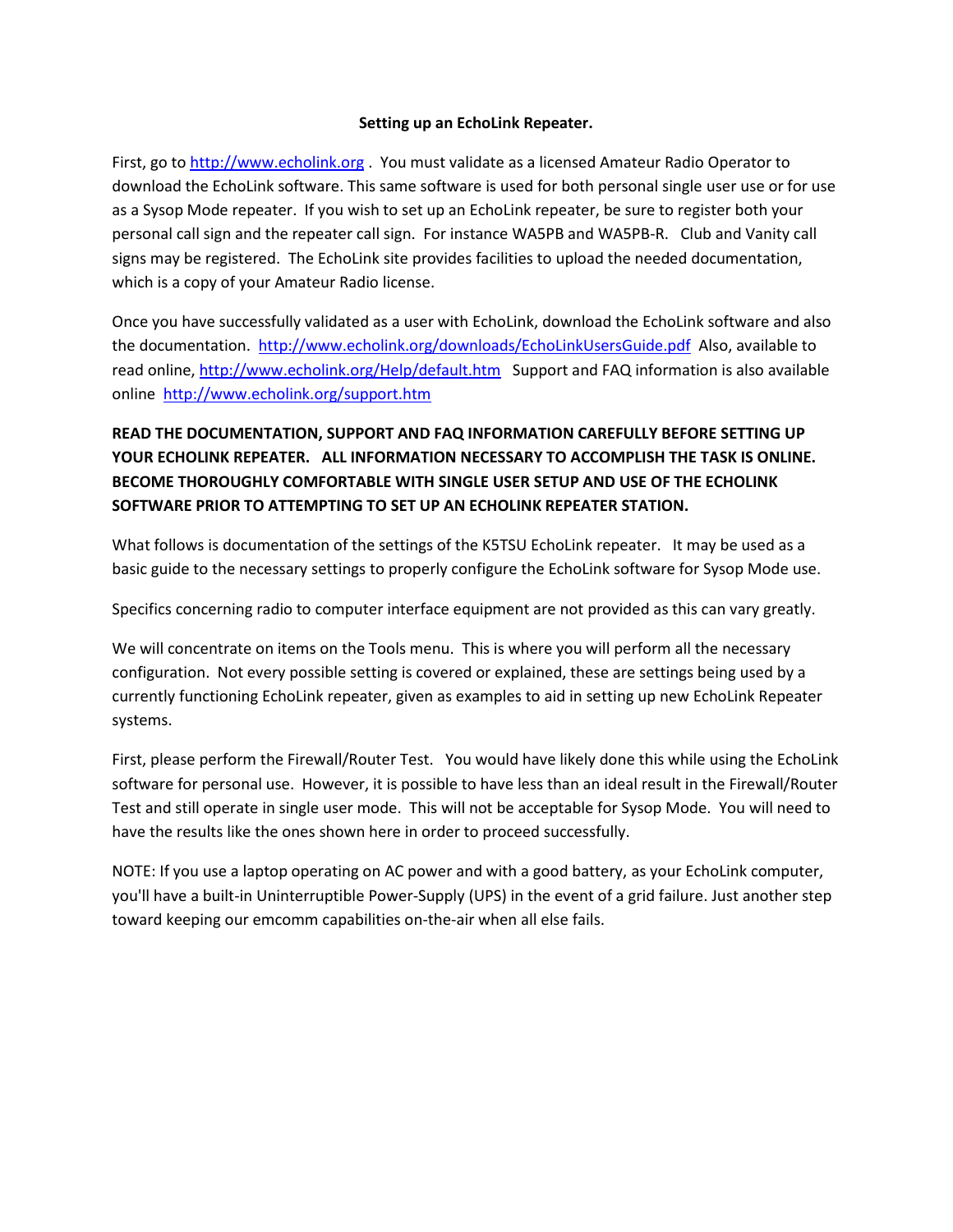| & EchoLink - K5TSU-R    |       |                      |            |                 |
|-------------------------|-------|----------------------|------------|-----------------|
| File<br>Edit<br>Station | Tools | Help<br><b>View</b>  |            |                 |
| ëä<br>œ.                |       | Alarms               | Alt+A      | HI O<br>Кw<br>D |
| 4,971 stations on na    | √ि∩   | List Me as Busy      | Alt+B      |                 |
| Station                 |       | Disable Link         |            |                 |
| <b>电</b> 4X4ARC-R       |       | Listen-Only Mode     |            |                 |
| <b>も</b> 4Z4IZ-R        |       |                      |            |                 |
| <b>も</b> 6KOEA-R        | *     | Setup                | $Alt + E$  |                 |
| <b>电</b> 6K5YLX-R       | 国     | Preferences          | Alt+P      |                 |
| <b>电</b> 6K5YTL-R       |       | Sysop Settings       | Alt+Y      |                 |
| <b>も</b> 6LOWT-R        |       | Link Setup Wizard    |            |                 |
| <b>电</b> 6MONK-R        |       |                      |            |                 |
| <b>地</b> 6MONN-R        |       | Adjust Sound Device  | ▶          |                 |
| <b>电</b> 6NOKE-R        |       | Tone Generator       |            |                 |
| <b>电</b> 6NOKK-R        | ⊙     | Start Recording      | $Alt + F2$ |                 |
| <b>电</b> 6NOKW-R        |       |                      |            |                 |
| ₩b 7L3KIL-R             | Þ     | Play Sound File      |            |                 |
| <b>も</b> 8P9HA-R        | □     | Stop                 | $Alt + F3$ |                 |
| <b>も</b> 9AOUSI-R       | m     | Pause Playback       |            |                 |
| <b>电</b> 9A0UZG-R       |       | Firewall/Router Test |            |                 |
| <b>も</b> 9A1CBB-R       |       |                      |            |                 |

| <b>Firewall/Router Tester</b>                                                                                                                                    |       |
|------------------------------------------------------------------------------------------------------------------------------------------------------------------|-------|
| Testing Complete - See Details Below                                                                                                                             | Close |
| Testing TCP connectivitySucceeded.<br>Testing UDP connectivity                                                                                                   | Help  |
| UDP 5198 Test #1Succeeded.<br>UDP 5199 Test #1Succeeded.                                                                                                         | Print |
| UDP 5198 Test #2Succeeded.<br>UDP 5199 Test #2,., Succeeded.<br>Firewall test SUCEEDED.                                                                          |       |
| Windows XP Service Pack 3<br>Local IP address:                                                                                                                   |       |
| <b>Firewall Test Results: PASS</b>                                                                                                                               |       |
| All tests passed. The Internet connection appears to be correctly<br>configured for EchoLink.                                                                    |       |
| The test successfully connected to the EchoLink server on TCP port<br>5200. This means that your system's TCP configuration is correct for<br>use with EchoLink. |       |
|                                                                                                                                                                  |       |

**You will want to run the Link Setup Wizard.** It steps you through the basic settings needed to configure Sysop Mode. However, please read through the next several pages as they will contain examples of settings for most of what you will see in the Link Setup Wizard.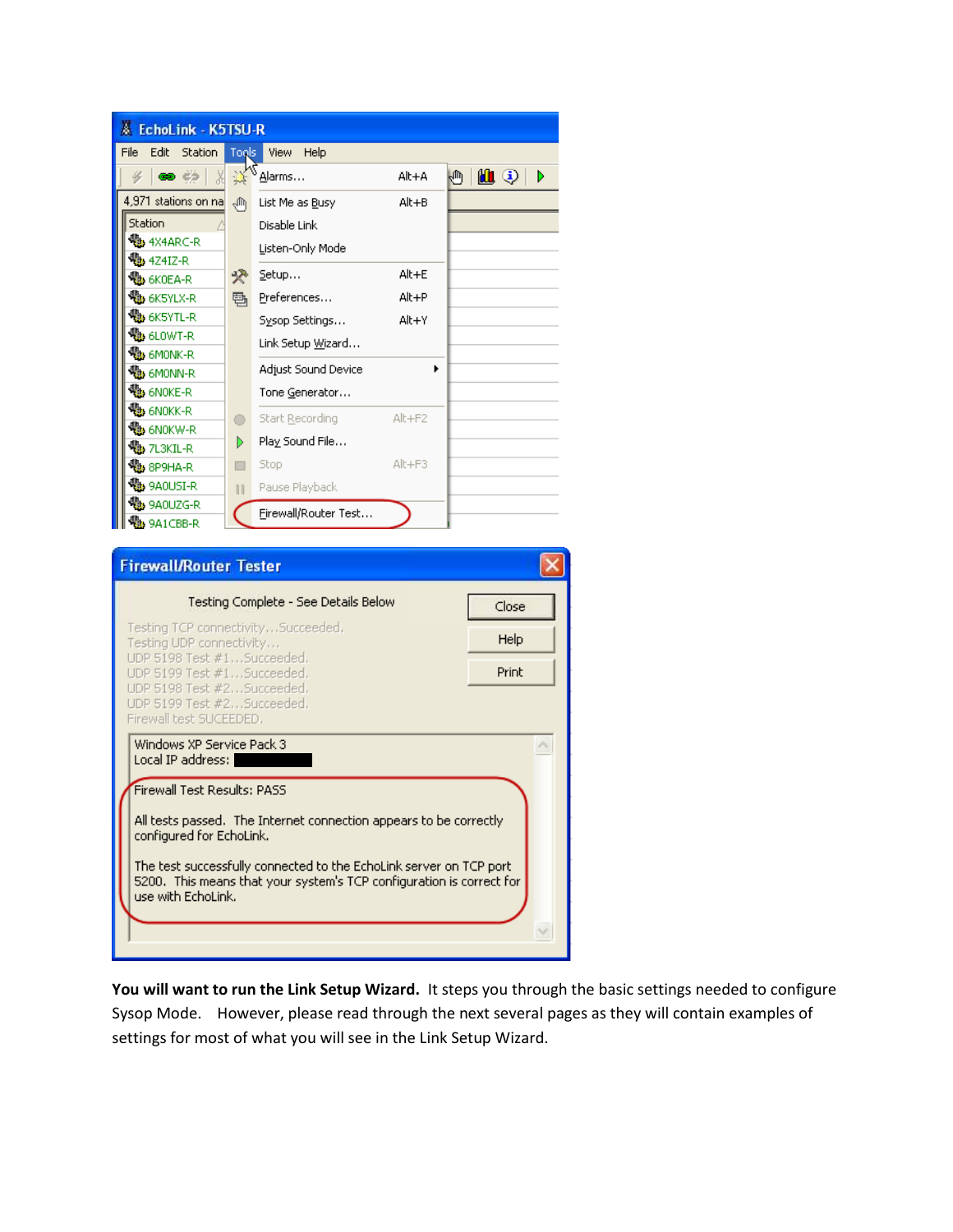| & EchoLink - K5TSU-R           |       |                         |            |                           |
|--------------------------------|-------|-------------------------|------------|---------------------------|
| File<br>Edit<br><b>Station</b> | Tools | Help<br><b>View</b>     |            |                           |
| ෙ ෙ                            |       | Alarms                  | Alt+A      | $\mathbf{u}$ o<br>Кw<br>D |
| 4,971 stations on na           | √ि∩   | List Me as Busy         | $Alt + B$  |                           |
| Station                        |       | Disable Link            |            |                           |
| <b>电</b> 4X4ARC-R              |       | Listen-Only Mode        |            |                           |
| <b>电</b> 4Z4IZ-R               |       |                         |            |                           |
| <b>ФЬ</b> 6К0ЕА-R              | *     | Setup                   | Alt+E      |                           |
| <b>电</b> 6K5YLX-R              | 鷤     | Preferences             | Alt+P      |                           |
| ∰b 6K5YTL-R                    |       | Sysop Settings          | Alt+Y      |                           |
| ৠ 6L0WT-R                      |       | Link Setup Wizard       |            |                           |
| <b>电</b> 6MONK-R               |       |                         |            |                           |
| <b>UL</b> 6MONN-R              |       | Adjust Sound Device     |            |                           |
| <b>电 GNOKE-R</b>               |       | Tone Generator          |            |                           |
| <b>电 6NOKK-R</b>               |       | Start <u>R</u> ecording | $Alt + F2$ |                           |
| <sup>ব</sup> ‼b 6N0KW-R        |       |                         |            |                           |
| <b>も</b> 7L3KIL-R              | D     | Play Sound File         |            |                           |
| <b>も</b> 8P9HA-R               |       | <b>Stop</b>             | $Alt + F3$ |                           |
| <b>も</b> 9A0USI-R              | Ш     | Pause Playback          |            |                           |
| <b>も</b> 9AOUZG-R              |       | Firewall/Router Test    |            |                           |
| <b>电</b> 9A1CBB-R              |       |                         |            |                           |

### **First , lets look at settings under Tools>Setup.**

| & EchoLink - K5TSU-R    |              |                      |            |                |
|-------------------------|--------------|----------------------|------------|----------------|
| File<br>Edit<br>Station | <b>Tools</b> | Help<br><b>View</b>  |            |                |
| es co                   |              | Alarms               | Alt+A      | MO)<br>Кw<br>D |
| 4,971 stations on na    | √‼ि          | List Me as Busy      | $Alt + B$  |                |
| Station                 |              | Disable Link         |            |                |
| <b>电</b> 4X4ARC-R       |              | Listen-Only Mode     |            |                |
| <sup>য</sup> ী∌ 4Z4IZ-R |              |                      |            |                |
| <b>电</b> 6KOEA-R        |              | Setup                | Alt+E      |                |
| <b>UD</b> 6K5YLX-R      | e,           | Preferences          | $Alt + P$  |                |
| <b>UD</b> 6KSYTL-R      |              | Sysop Settings       | Alt+Y      |                |
| <b>も</b> 6LOWT-R        |              |                      |            |                |
| <b>VEL</b> 6MONK-R      |              | Link Setup Wizard    |            |                |
| <b>地</b> 6MONN-R        |              | Adjust Sound Device  | ▶          |                |
| <b>も</b> 6NOKE-R        |              | Tone Generator       |            |                |
| <b>地</b> 6NOKK-R        | O            | Start Recording      | $Alt + F2$ |                |
| <sup>ব</sup> ঠি 6N0KW-R |              |                      |            |                |
| ₩bb 7L3KIL-R            | D            | Play Sound File      |            |                |
| <b>电</b> 8P9HA-R        | П            | Stop                 | $Alt + F3$ |                |
| <b>も</b> 9A0USI-R       | Ш            | Pause Playback       |            |                |
| <b>も</b> 9A0UZG-R       |              | Firewall/Router Test |            |                |
| <b>も</b> 9A1CBB-R       |              |                      |            |                |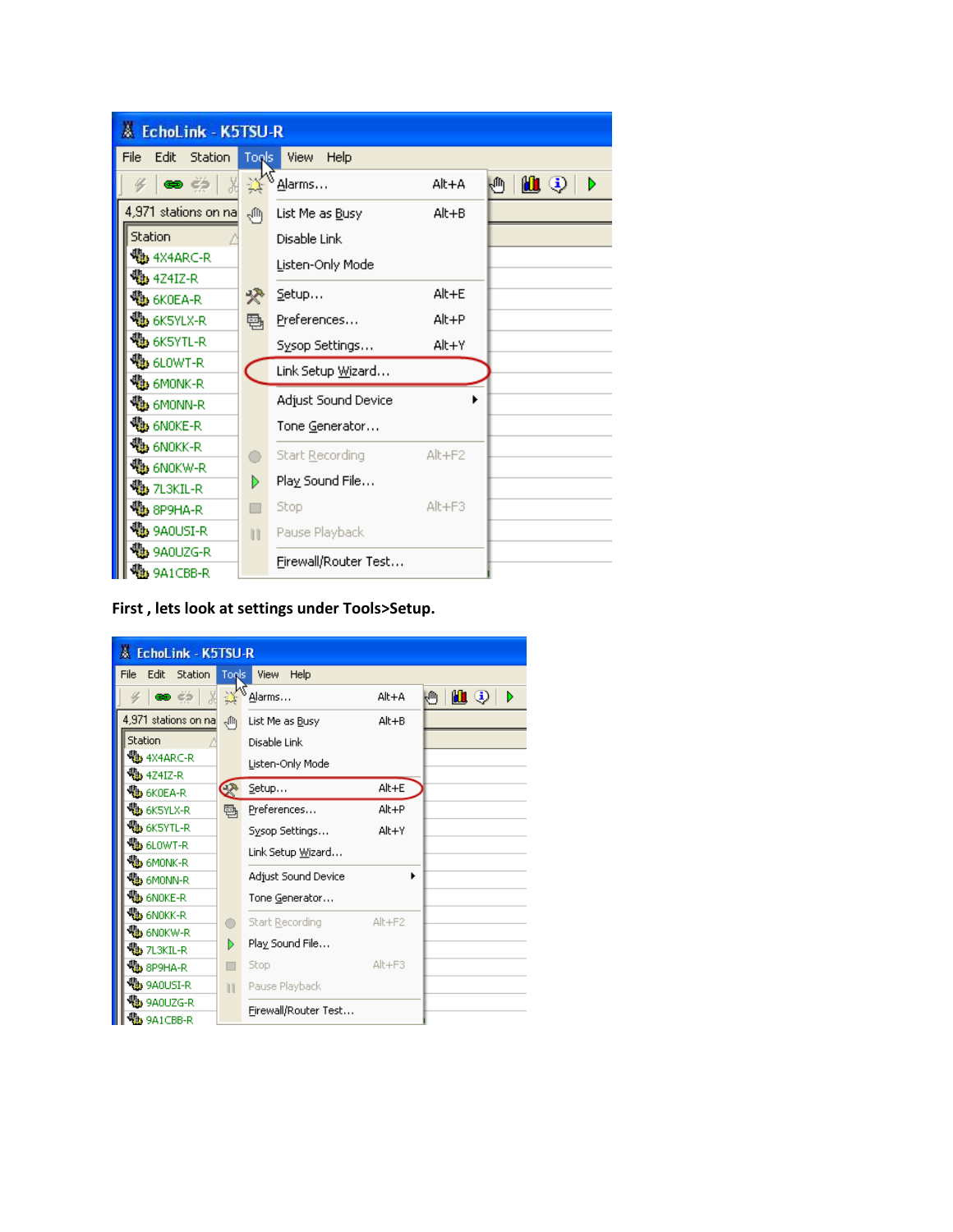| <b>System Setup</b>                                                      |
|--------------------------------------------------------------------------|
| My Station Servers Proxy   Timing   Audio   Performance                  |
| Mode<br>Sysop<br>Single-User                                             |
| K5TSU-R<br>Change Callsign<br>Callsign:                                  |
| Password:<br>$\overline{\blacktriangledown}$ Store password locally<br>? |
| Name:<br>Donald                                                          |
| Tarleton Area ARC<br>Location:                                           |
| Email Addr: K5iiy@rebelwolf.com                                          |
|                                                                          |
|                                                                          |
|                                                                          |
|                                                                          |
|                                                                          |
| Cancel<br>0K<br>Help                                                     |
|                                                                          |

| ystem Setup                                               |  |
|-----------------------------------------------------------|--|
| My Station Servers   Proxy   Timing   Audio   Performance |  |
|                                                           |  |
| nasouth.echolink.org<br>Pref 1:                           |  |
| naeast.echolink.org<br>Pref 2:                            |  |
| servers.echolink.org<br>Pref 3:                           |  |
| backup.echolink.org<br>Pref 4:                            |  |
| Reset to Defaults                                         |  |
| Retry Timeout (sec): 10 <sup>-1</sup>                     |  |
|                                                           |  |
| Automatically Dial Connection:                            |  |
| Disconnect on exit                                        |  |
|                                                           |  |
|                                                           |  |
|                                                           |  |
| 0K<br>Cancel<br>Help                                      |  |
|                                                           |  |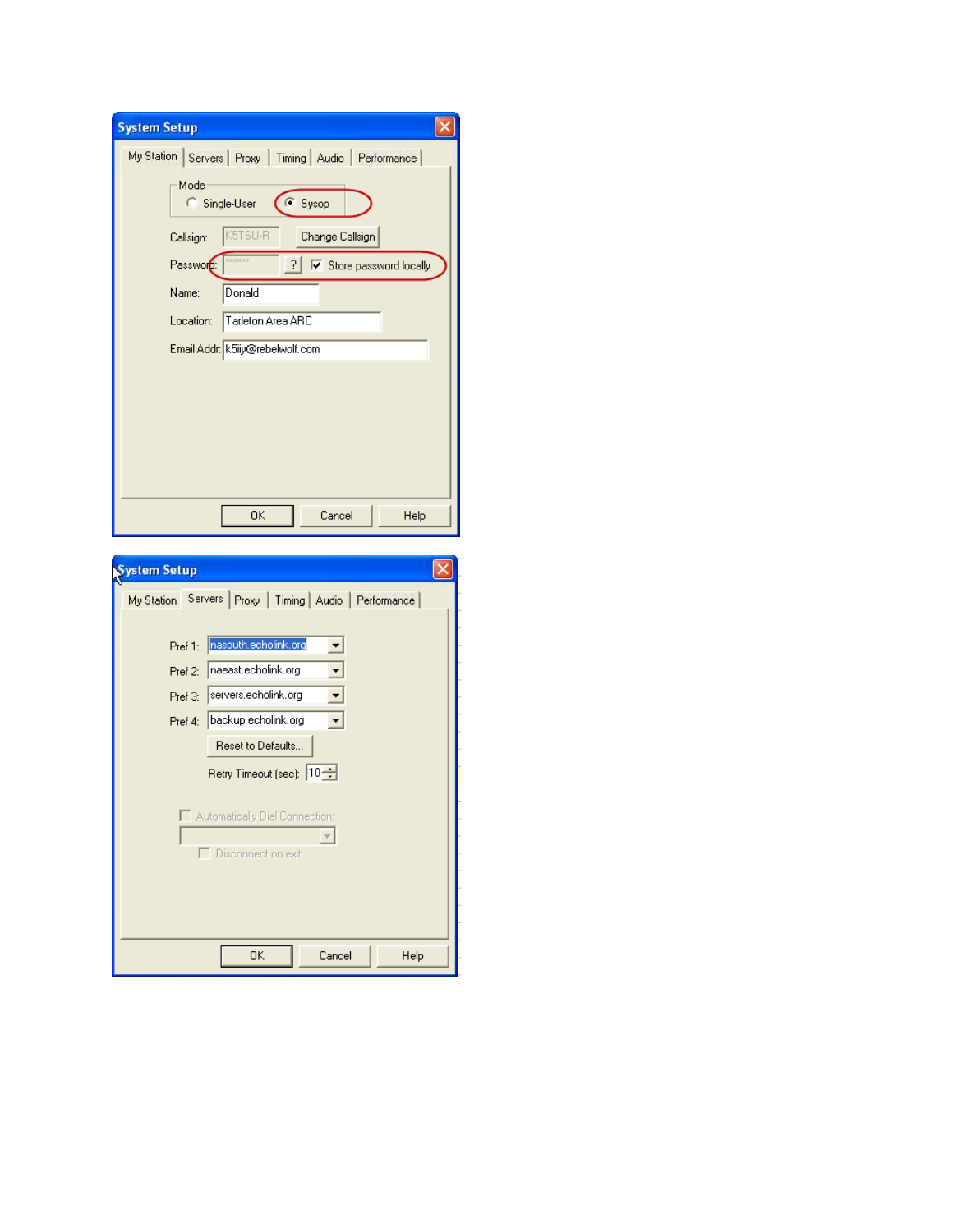| <b>System Setup</b>                                             |      |
|-----------------------------------------------------------------|------|
| Proxy   Timing   Audio   Performance  <br>My Station   Servers  |      |
| C Direct Connect (No Proxy)                                     |      |
| C Use Specific Proxy:                                           |      |
| Host:<br>Port: 8100 Password:                                   |      |
|                                                                 |      |
| C Choose Public Proxy:<br>Refresh List                          |      |
|                                                                 |      |
|                                                                 |      |
|                                                                 |      |
|                                                                 |      |
|                                                                 |      |
| <b>OK</b><br>Cancel<br>Help                                     |      |
|                                                                 |      |
| <b>System Setup</b>                                             |      |
| Audio   Performance  <br>My Station   Servers   Proxy<br>Timing |      |
| 30<br>Connect attempt:<br>sec                                   |      |
| 210<br>Transmit time limit:<br>sec                              |      |
| 10<br>Receive time limit:<br>sec                                |      |
| 10<br>Inactivity timeout:<br>sec                                |      |
| Receive hang time: 1200<br>msec                                 |      |
|                                                                 |      |
|                                                                 |      |
|                                                                 |      |
| Adjust as neccessary.                                           |      |
|                                                                 |      |
|                                                                 |      |
|                                                                 |      |
|                                                                 |      |
| 0K<br>Cancel                                                    | Help |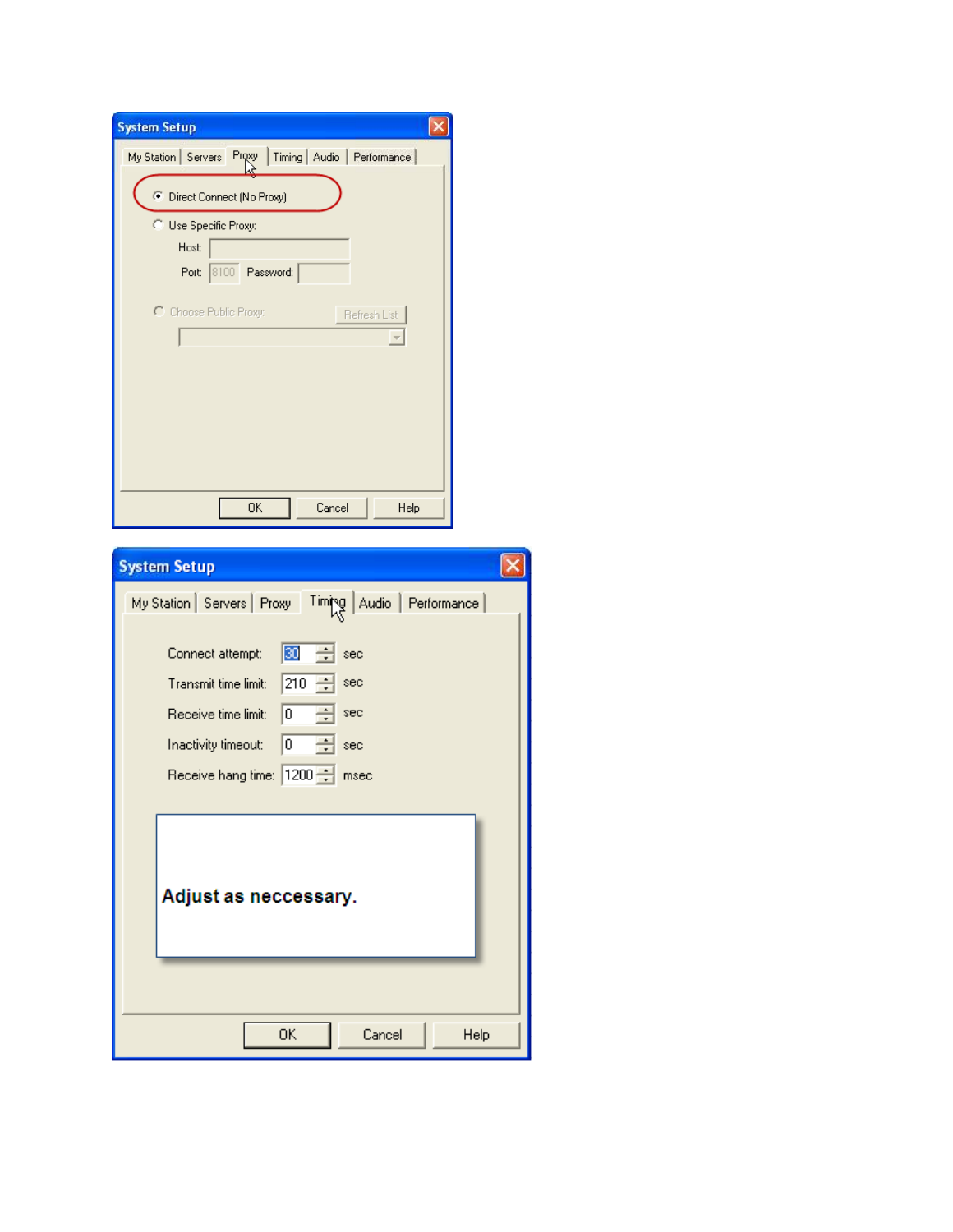| <b>System Setup</b>                                                                |  |  |  |
|------------------------------------------------------------------------------------|--|--|--|
| My Station Servers Proxy Timing Audio<br>Performance                               |  |  |  |
| [system default]<br>Input Device:                                                  |  |  |  |
| Output Device:<br>[system default]                                                 |  |  |  |
| Mic Type:                                                                          |  |  |  |
| Open in Full Duplex<br>Auto Sample Rate Compensation<br>300 Hz TX High-Pass Filter |  |  |  |
| Sound Card Tuning                                                                  |  |  |  |
| albrat<br>Fine Tuning:<br>10                                                       |  |  |  |
| Folder<br>Recording Mode: No Recording                                             |  |  |  |
| I found this to be best set to 0. Do not<br>use values provided by Calibrate.      |  |  |  |
| OK<br>Cancel<br>Help                                                               |  |  |  |

| <b>System Setup</b>                                                                                                                                                                      |
|------------------------------------------------------------------------------------------------------------------------------------------------------------------------------------------|
| My Station   Servers   Proxy   Timing   Audio   Performance<br>Buffering<br>Network Buffering<br>10<br>PC Buffering<br>5<br>Min<br>Max<br>Total audio delay: 1.20 s<br>Reset to Defaults |
| Adjust as neccessary. Defaults<br>likely ok.                                                                                                                                             |
| 0K<br>Cancel<br>Help                                                                                                                                                                     |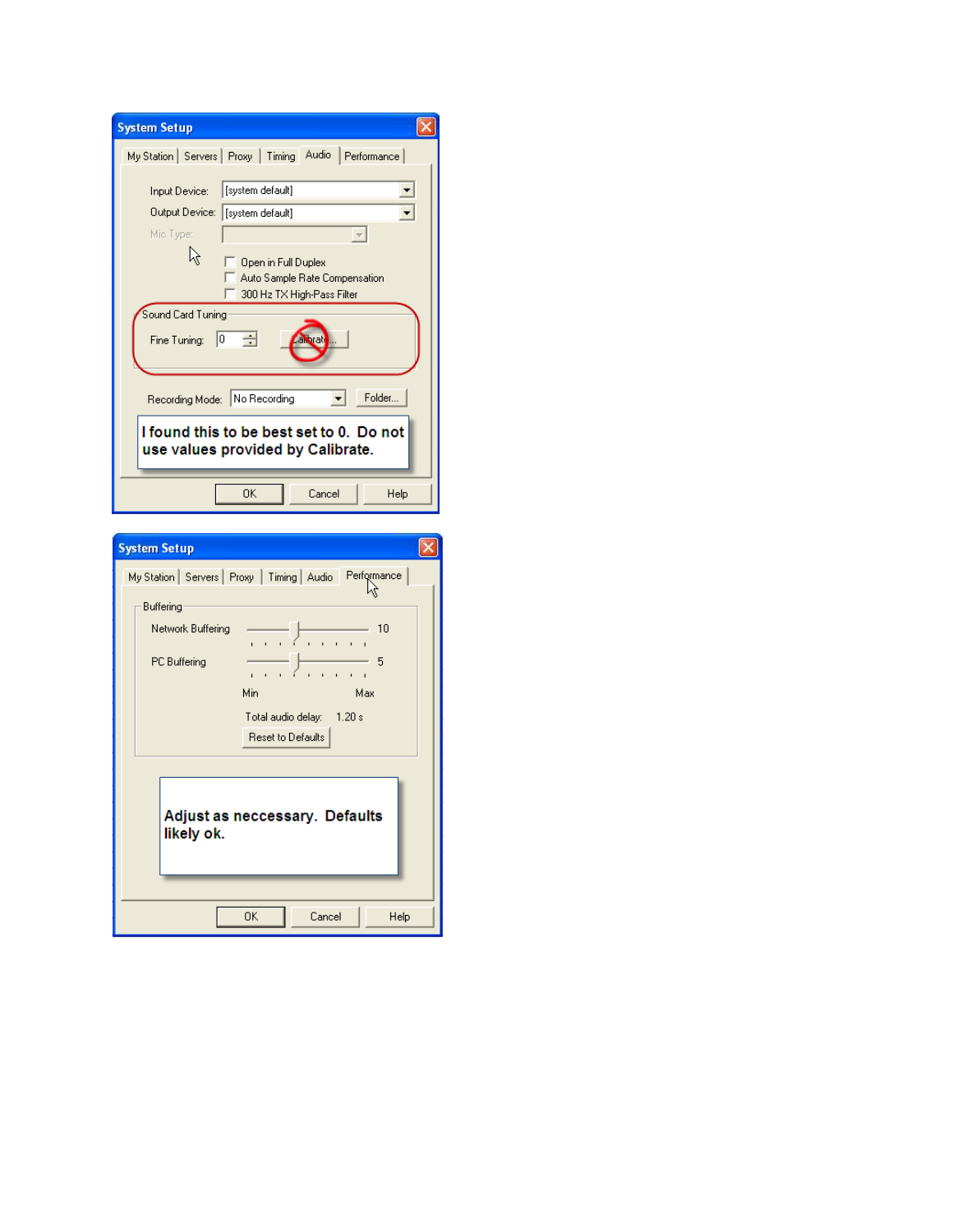# **Next, Tools>Preferences – MAINLY USER MODE SETTINGS, BUT SOME YOU NEED TO CHECK**

| & EchoLink - K5TSU-R     |              |                      |        |           |
|--------------------------|--------------|----------------------|--------|-----------|
| Edit<br>File<br>Station  | Tools        | Help<br><b>View</b>  |        |           |
|                          |              | Alarms               | Alt+A  | MO)<br>Кw |
| 4,971 stations on na     | 仙            | List Me as Busy      | Alt+B  |           |
| Station                  |              | Disable Link         |        |           |
| <b>OL</b> 4X4ARC-R       |              | Listen-Only Mode     |        |           |
| 4 <mark>地</mark> 4Z4IZ-R |              |                      |        |           |
| <b>も</b> 6KOEA-R         | *            | Setup                | Alt+E  |           |
| <b>も</b> 6K5YLX-R        |              | Preferences          | Alt+P  |           |
| <b>も</b> 6K5YTL-R        |              | Sysop Settings       | Alt+Y  |           |
| <b>も</b> 6LOWT-R         |              | Link Setup Wizard    |        |           |
| <b>电</b> 6MONK-R         |              |                      |        |           |
| <b>VEL</b> 6MONN-R       |              | Adjust Sound Device  |        |           |
| <b>も</b> 6NOKE-R         |              | Tone Generator       |        |           |
| <b>电</b> 6NOKK-R         |              | Start Recording      | Alt+F2 |           |
| <b>电</b> 6NOKW-R         |              |                      |        |           |
| <b>も</b> 7L3KIL-R        | D            | Play Sound File      |        |           |
| <b>VEL</b> 8P9HA-R       |              | Stop                 | Alt+F3 |           |
| <b>も</b> 9A0USI-R        | $\mathbb{H}$ | Pause Playback       |        |           |
| <b>も</b> 9A0UZG-R        |              |                      |        |           |
| <b>B</b> 9A1CBB-R        |              | Firewall/Router Test |        |           |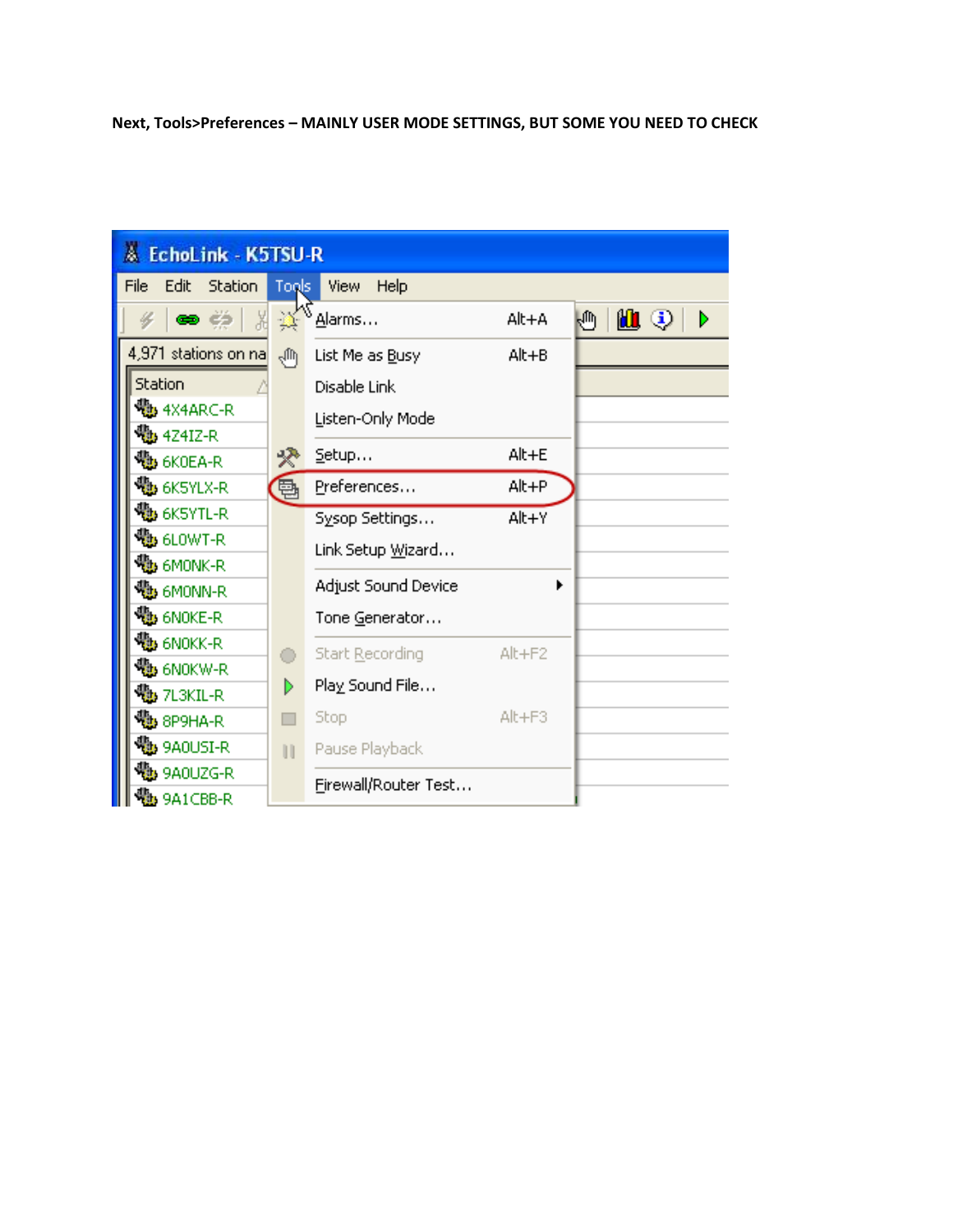| <b>Preferences</b>                                                                                                                                                                                                                                                                                                                                      |                                                                                                           |
|---------------------------------------------------------------------------------------------------------------------------------------------------------------------------------------------------------------------------------------------------------------------------------------------------------------------------------------------------------|-----------------------------------------------------------------------------------------------------------|
| List<br>Connections   Security   Signals                                                                                                                                                                                                                                                                                                                |                                                                                                           |
| $\overline{\nabla}$ Update station list automatically<br>Update every 300 - sec V Even while connected                                                                                                                                                                                                                                                  |                                                                                                           |
| Show in Index View<br>■ Stations Busy<br>$\nabla$ Repeaters (-R)<br>Links (-L)<br>■ Stations Free<br>⊽<br>Users<br>⊽<br>Alarmed Only<br>Conference Servers<br>Show Alarms in pop-up window<br>Add new QSOs to Favorites<br>$\triangledown$ Restore window size and position on startup<br>$\overline{\blacktriangledown}$ Show icons in pull-down menus |                                                                                                           |
| These are are user settings and do<br>not impact Sysop Mode operations.                                                                                                                                                                                                                                                                                 |                                                                                                           |
| Cancel<br>Help<br>0K                                                                                                                                                                                                                                                                                                                                    |                                                                                                           |
| <b>Preferences</b>                                                                                                                                                                                                                                                                                                                                      |                                                                                                           |
| Connections Security Signals<br>List<br><b>Conferencing</b><br><b>▽</b> Allow conferences<br>Limit to $\boxed{20 - 1}$ other stations<br>V Update Location entry with status<br>$\overline{\triangledown}$ Send station list to all stations<br>M Allow multi-conferencing                                                                              | Set this if you wish to<br>allow conferences,<br>etc.<br>Ξ                                                |
| Location/Description-<br>Tarleton Area ARC<br>Free:<br>Tarleton Area ARC<br>Busy:                                                                                                                                                                                                                                                                       | How your system will<br>appear in the EchoLink<br>listings.                                               |
| <b>▽</b> Show name of connected conference<br>PTT Control                                                                                                                                                                                                                                                                                               | Local user setting, not<br>Sysop setting.                                                                 |
| Choose<br>Station Information File:<br>info.txt<br>Edit<br>Show Alert when "Doubling"                                                                                                                                                                                                                                                                   | This is the file you can put<br>more info about your<br>station to be displayed<br>when users connect via |
| 0K<br>Cancel<br>Help                                                                                                                                                                                                                                                                                                                                    | the EchoLink software.                                                                                    |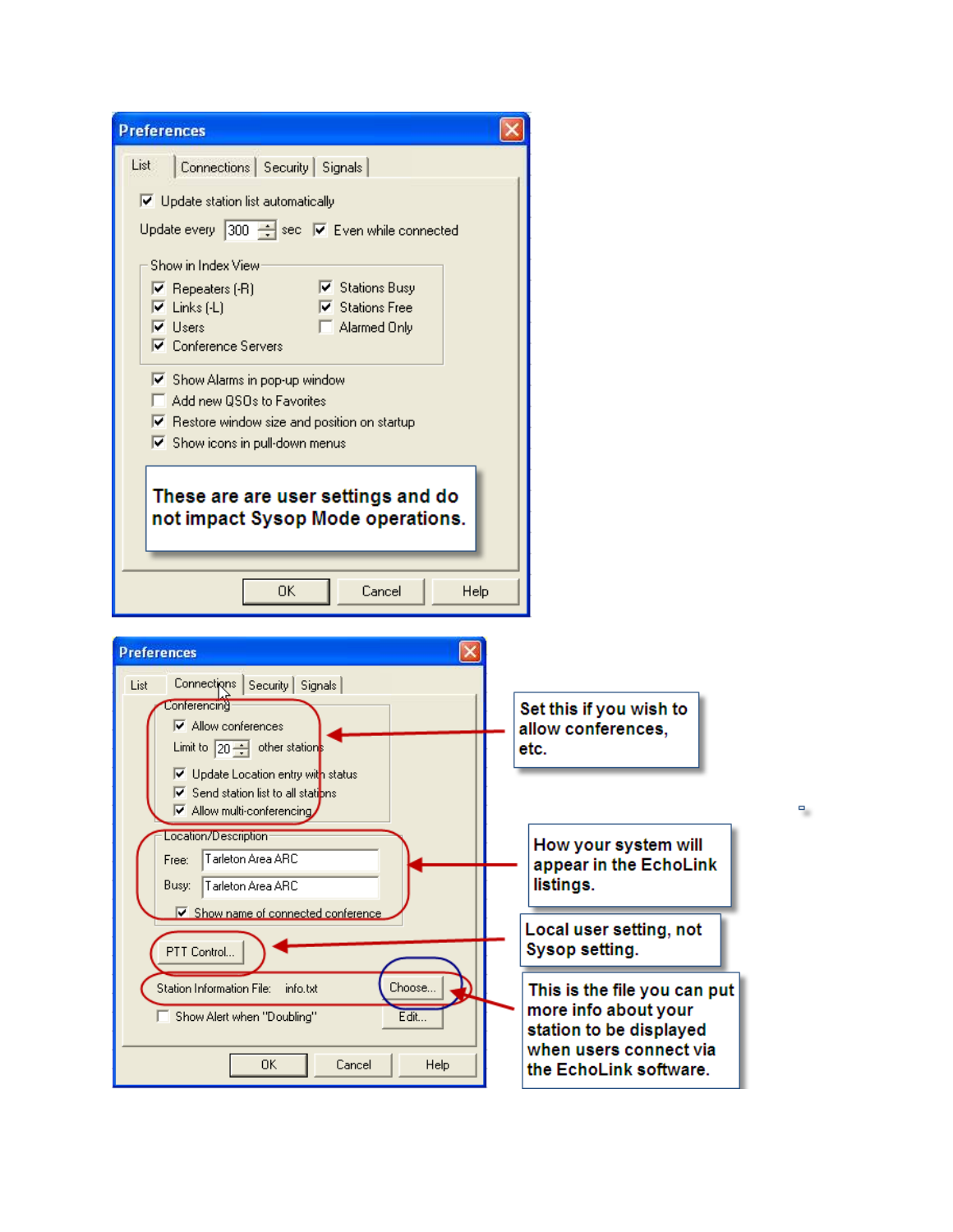| <b>Preferences</b>                                               |                      |
|------------------------------------------------------------------|----------------------|
| Connections Convilue Cianale<br>ناما ا                           |                      |
| <b>Push-to-Talk Settings</b>                                     |                      |
| ۹Ś<br>Choose any of the following methods<br>to control TX.      | <b>OK</b>            |
| V Keyboard Key:                                                  | Cancel               |
| Momentary<br>Space Bar<br>System-Wide                            | Help                 |
| Serial Port CTS:<br>LUMI                                         | Auto-Select Mic Indu |
| Local user setting,<br>Middle Mouse Button<br>not Sysop setting. |                      |
| PTT Control                                                      |                      |
| <b>Station Information File:</b><br>info.txt                     | Choose               |
| Show Alert when "Doubling"                                       | Edit                 |
| OK<br>Cancel                                                     | Help                 |

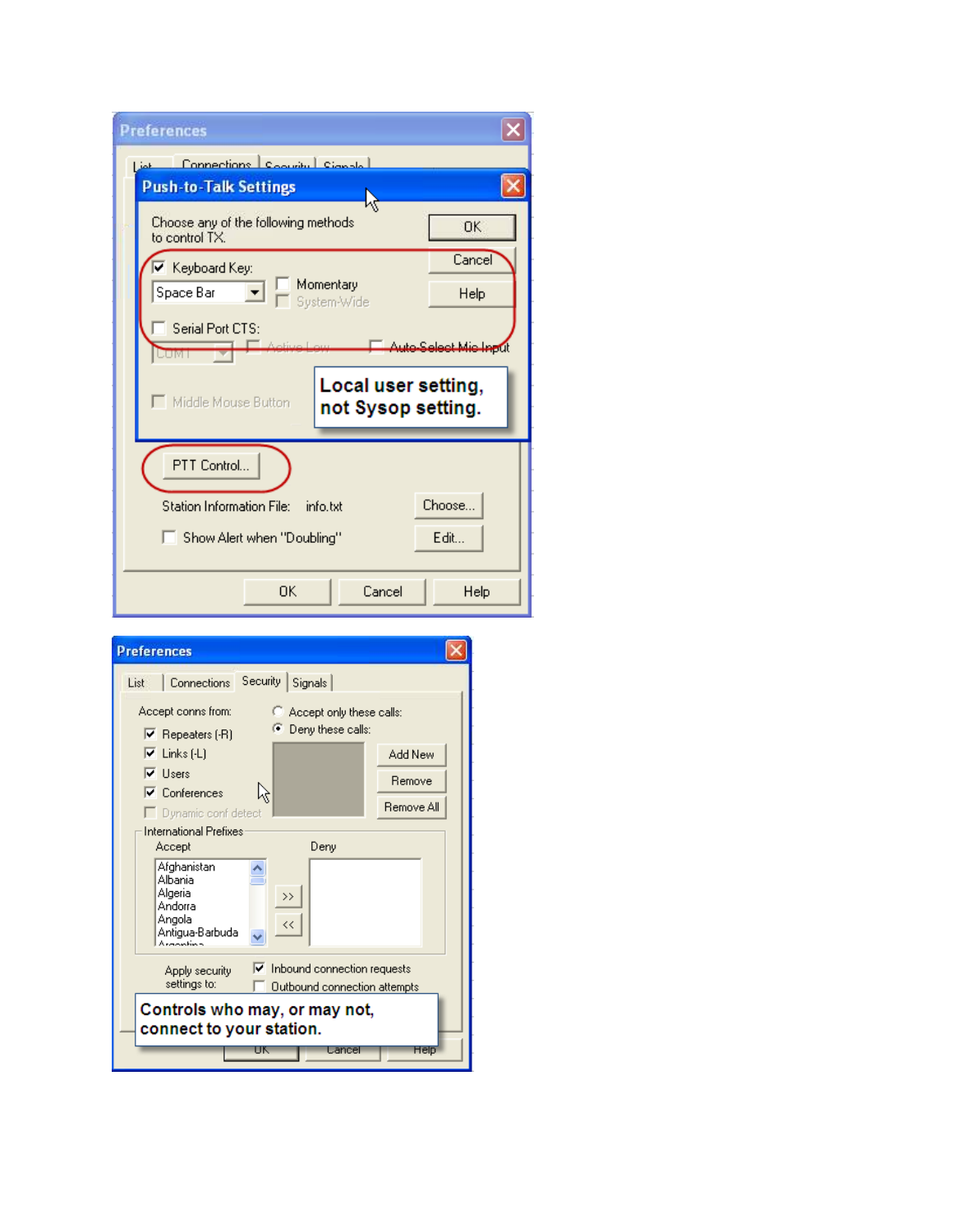| <b>Preferences</b>                                                                                                                                            |                                                      |        |                                        |  |  |
|---------------------------------------------------------------------------------------------------------------------------------------------------------------|------------------------------------------------------|--------|----------------------------------------|--|--|
| List                                                                                                                                                          | Connections Security                                 | Signal |                                        |  |  |
|                                                                                                                                                               | Configure signals (sounds) for the following events: |        |                                        |  |  |
| Connected                                                                                                                                                     |                                                      |        | 4 C None C Default C Custom            |  |  |
|                                                                                                                                                               | Disconnected <sup>4</sup> C None C Default C Custom  |        |                                        |  |  |
| Alarm -                                                                                                                                                       |                                                      |        | O None C Default C Custom<br>$\ddotsc$ |  |  |
| Over -                                                                                                                                                        |                                                      |        | C None C Default C Custom              |  |  |
| Text Msg                                                                                                                                                      |                                                      |        | C None C Default C Custom              |  |  |
| End TX                                                                                                                                                        | <sup>4</sup> C None C Default C Custom               |        |                                        |  |  |
| The settings on this page apply to Single User Mode.<br>only. To configure Signals for Sysop mode, please<br>use the Signals tab under Tools->Sysop Settings. |                                                      |        |                                        |  |  |
|                                                                                                                                                               |                                                      |        |                                        |  |  |
|                                                                                                                                                               | OK.                                                  | Cancel | Help                                   |  |  |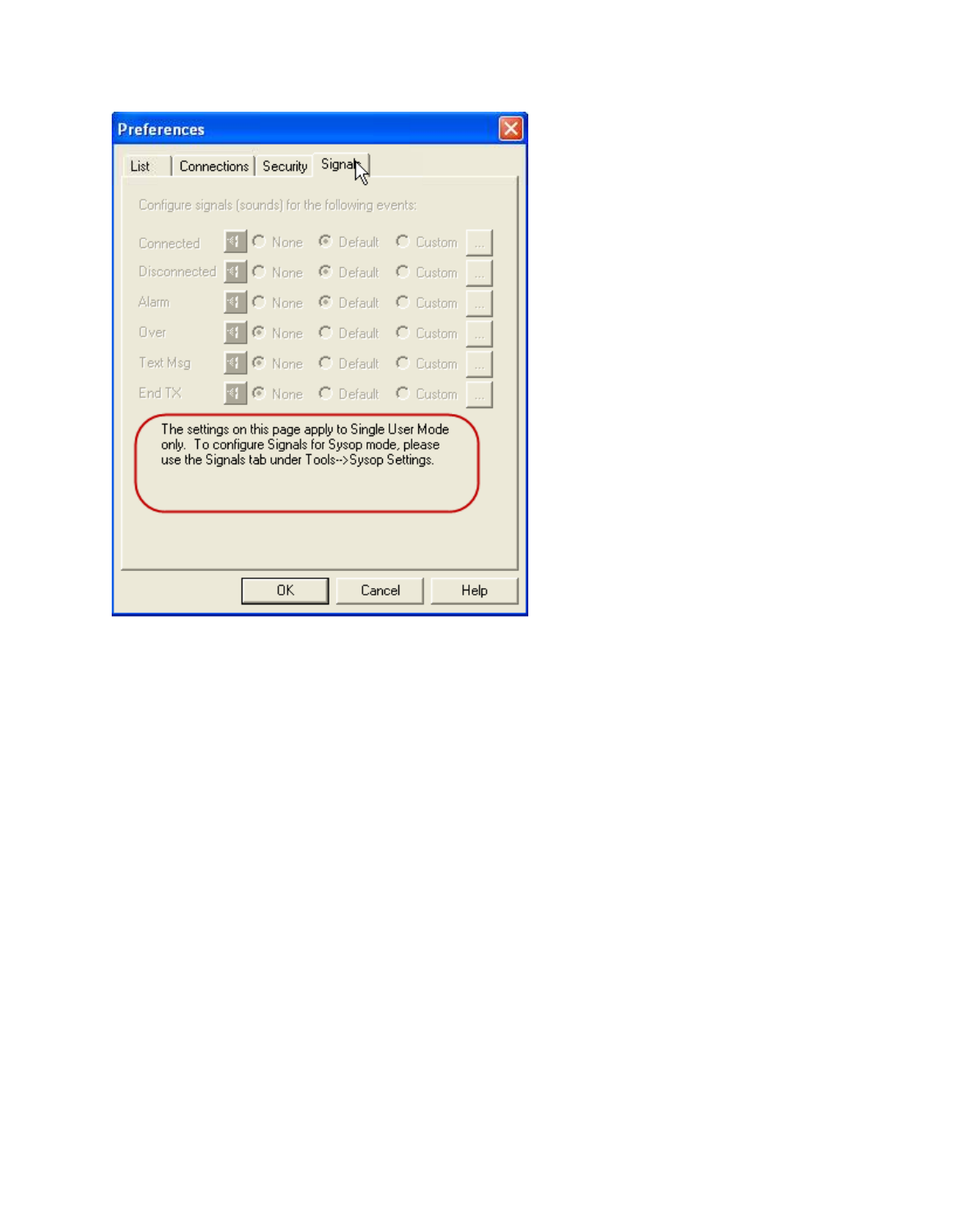**Next, Tools>Sysop Settings (THESE ARE THE MAIN SETTINGS FOR THIS MODE OF OPERATION)**

| <b>Sysop Setup</b>                                                                                                                                                                                                                                                               |
|----------------------------------------------------------------------------------------------------------------------------------------------------------------------------------------------------------------------------------------------------------------------------------|
| RX Ctrl   TX Ctrl   DTMF   Ident   Options   Signals   Remt   RF Info<br>Carrier Detect<br>VOX Delay (ms): 1000<br>C Manual<br>Anti-Thump (ms): 500<br>$C$ VDX<br>C Serial CD<br>CirFreq Delay (ms): 3000<br>C Serial CTS<br>Serial Port: COM1<br>C Serial DSR<br>□ Invert Sense |
| Ⅳ Squelch Crash Anti-Trip<br>$50 \div$<br>Duration (ms):                                                                                                                                                                                                                         |
| Cancel<br>0K<br>Help                                                                                                                                                                                                                                                             |

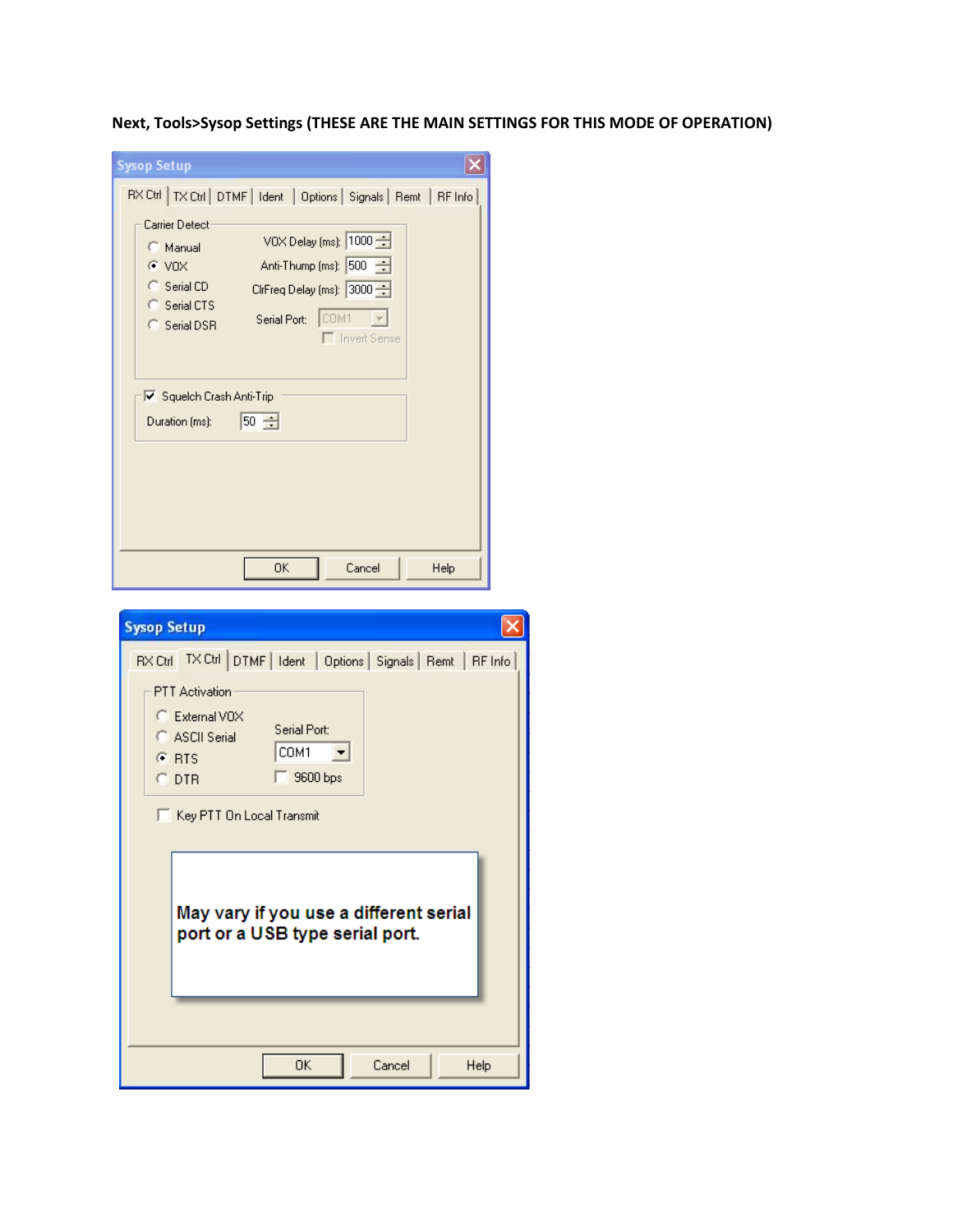| <b>Sysop Setup</b><br>RX Ctrl   TX Ctrl   DTMF  <br>Ident   Options   Signals   Remt   RF Info<br>DTMF Decoder-<br>Min Interdigit Time (ms):<br>÷<br>10.<br>C External                                                                                                                                                                                                                                                     | These will vary based<br>on your various audio<br>settings.                                                                                                                                          |  |  |  |  |
|----------------------------------------------------------------------------------------------------------------------------------------------------------------------------------------------------------------------------------------------------------------------------------------------------------------------------------------------------------------------------------------------------------------------------|------------------------------------------------------------------------------------------------------------------------------------------------------------------------------------------------------|--|--|--|--|
| <b>▽</b> Log All Commands<br>$\binom{2}{1}$ Internal<br>Advanced<br>Auto Mute<br><b>Disabled</b><br>Disable During PTT<br>Important! "Connect"<br>Enable Remote Pad<br>needs to be blank!!!<br><b>Reset to Defaults</b><br>Function<br>Sequence<br>Connect<br>ConnectByCall<br>Dead-Key Prefix:<br>Long list of<br>Disconnect<br>$\#$ $\#$<br>functions, some<br>DisconnectAll<br>you may not<br>LinkDown<br>want or need. | 519675<br>351112<br><b>Advanced DTMINSettings</b><br>O<br>Fine Tuning (±%):<br>6<br>Freq Tolerance (%):<br>OK.<br>$ 12\rangle$<br>S/N Ratio (db):<br>Cancel<br>Twist (db):<br>4<br>Reset to Defaults |  |  |  |  |
| LinkUp<br>Keep them down<br>Station Shortcuts<br>to single or two<br>ListenOnlyOff<br>character<br>sequences that<br>make sense.<br><b>OK</b><br>Cancel<br><b>Help</b>                                                                                                                                                                                                                                                     | 530635<br>280791<br>195822<br>323177<br>519697<br>296997<br>149493                                                                                                                                   |  |  |  |  |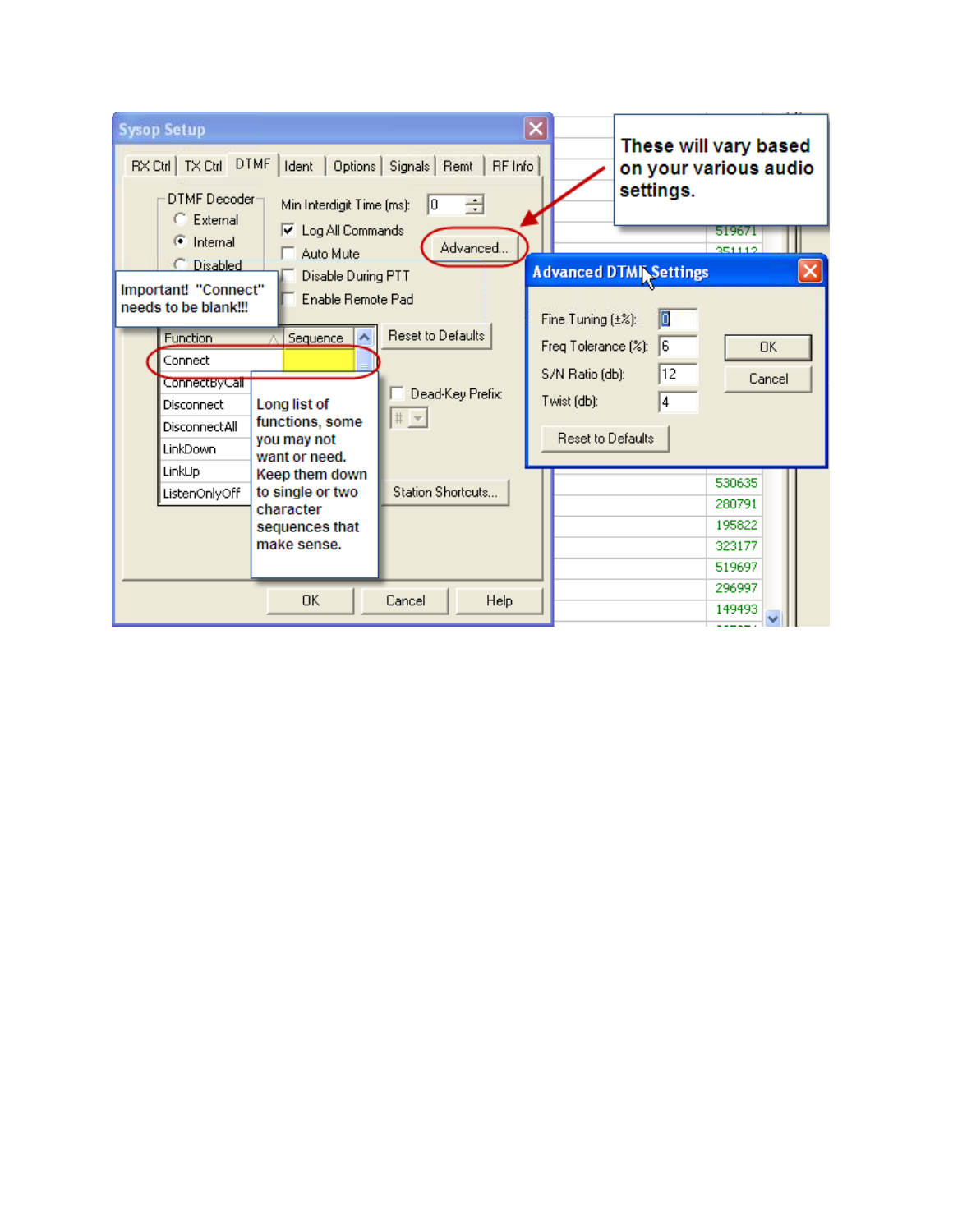| <b>Sysop</b> Setup                                                     |
|------------------------------------------------------------------------|
| RX Ctrl   TX Ctrl   DTMF   Ident<br>Options   Signals   Remt   RF Info |
| <b>Station Identification</b>                                          |
| K5TSU-R<br>C Morse:<br>Settings                                        |
| Test<br>K5TSU-R<br>Spoken Voice:                                       |
| $\mathbb{C}$ External file:                                            |
| How and when to ID the EchoLink<br>Repeater.                           |
| Identify:                                                              |
| $\overline{\triangledown}$ Each time a station connects                |
| $\triangledown$ Each time a station disconnects                        |
| $\Box$ At end of transmission, every<br>110 ÷<br>min                   |
| $\triangledown$ While active,<br>9<br>every<br>min                     |
| $\left 10 \right $ min<br>While not active, every                      |
| $\triangledown$ Wait for clear frequency                               |
|                                                                        |
|                                                                        |
|                                                                        |
| 0K<br>Cancel<br>Help                                                   |

| <b>Sysop Setup</b>                                                                                               |  |  |  |  |
|------------------------------------------------------------------------------------------------------------------|--|--|--|--|
| RX Ctrl   TX Ctrl   DTMF   Ident<br>Options   Signals   Remt   RF Info                                           |  |  |  |  |
| All users<br>Announce connects:<br>$\nabla$ Include callsign                                                     |  |  |  |  |
| Announce disconnects:<br>All users<br>$\nabla$ Include callsign                                                  |  |  |  |  |
| Defer if freg is busy<br>Announcement muting:                                                                    |  |  |  |  |
| Play welcome message to connecting station<br>Play courtesy tone<br>Play activity reminder every $ 120 -$<br>sec |  |  |  |  |
| 120<br>Max key-down time (sec):<br>0<br>Dead-carrier timeout (sec):<br>250<br>÷<br>Announcement pre-delay (ms):  |  |  |  |  |
| OK<br>Cancel<br>Help                                                                                             |  |  |  |  |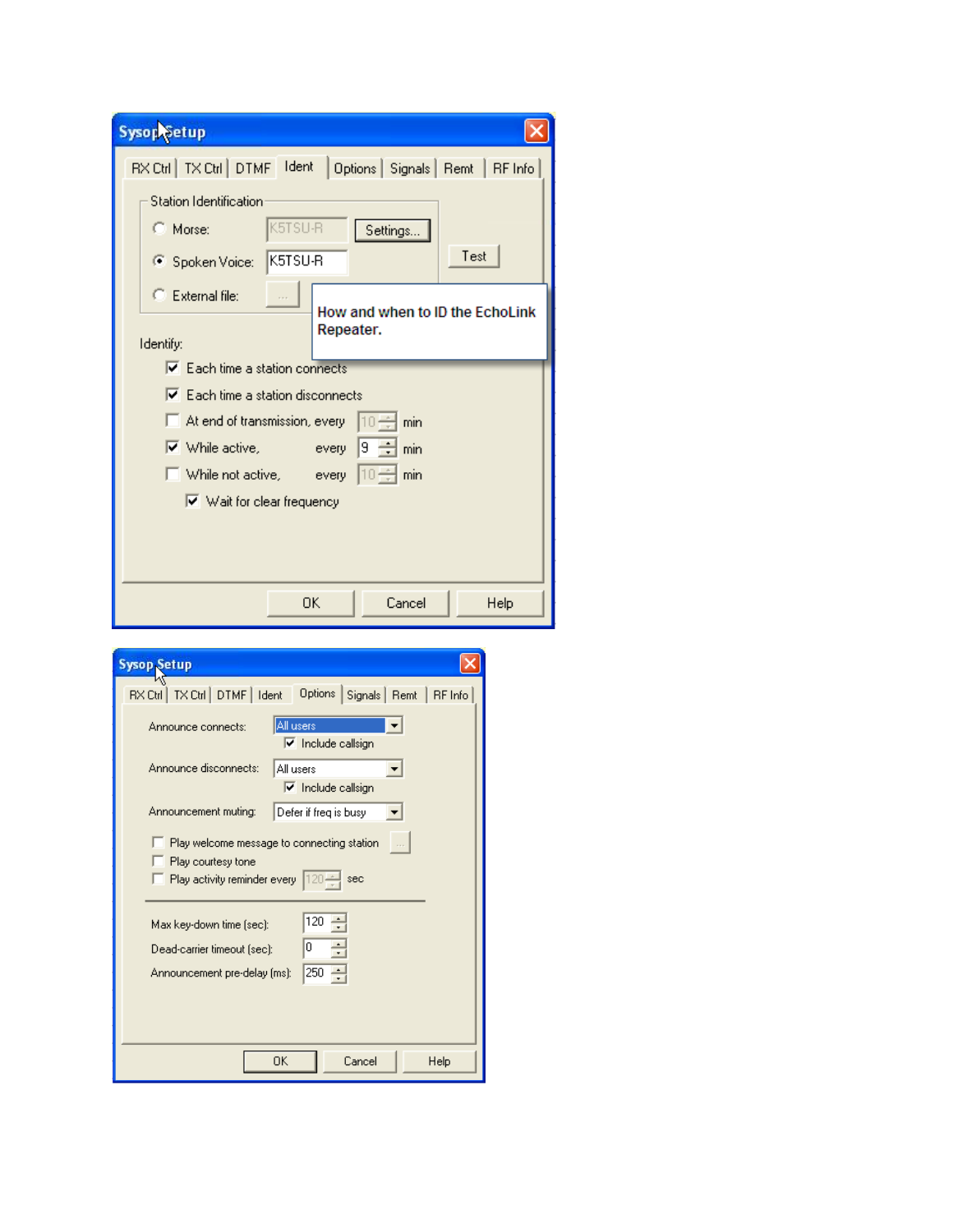| <b>Sysop Setup</b>                                                                                     |                                                                    |
|--------------------------------------------------------------------------------------------------------|--------------------------------------------------------------------|
| RX Ctrl   TX Ctrl   DTMF   Ident   Options                                                             | Signals   Remt   RF Info                                           |
| Select an event from the list, then choose<br>either Default or Custom.                                |                                                                    |
| Event:<br>Connected<br>∢<br>Disconnected<br>Station Info<br>Default<br>Link Up<br>Custom:<br>Link Down | Not much need to<br>change anything here<br>unless need to adjust. |
| Courtesy Tone<br>Activity Reminder                                                                     | Select                                                             |
| Normal<br>$\blacksquare$<br>Speech Speed:                                                              |                                                                    |
| Tone Burst                                                                                             |                                                                    |
| Send:<br>Never                                                                                         |                                                                    |
| Duration (ms): $\boxed{500}$<br>Freq (Hz):<br>1750                                                     |                                                                    |
|                                                                                                        |                                                                    |
|                                                                                                        |                                                                    |
|                                                                                                        |                                                                    |
| 0K                                                                                                     | Cancel<br>Help                                                     |

| <b>Sysop Setup</b><br>RX Ctrl   TX Ctrl   DTMF   Ident   Options   Signals  <br>Remt<br>RF Info                           |
|---------------------------------------------------------------------------------------------------------------------------|
| $\nabla$ Enable Web remote control<br>8080<br><b>TCP Port:</b><br>taarc-admin<br>Username:                                |
| <b>xxxxxxxx</b><br>Password:                                                                                              |
| Enable dial-in remote control<br>Vinice-modem device:<br>No TAPI-compatible voice modem<br>devices detected.              |
| This is the configuration page for your<br>remote admin web interface, if you choose<br>to have one. (It is a good idea!) |
| OK<br>Cancel<br>Help                                                                                                      |